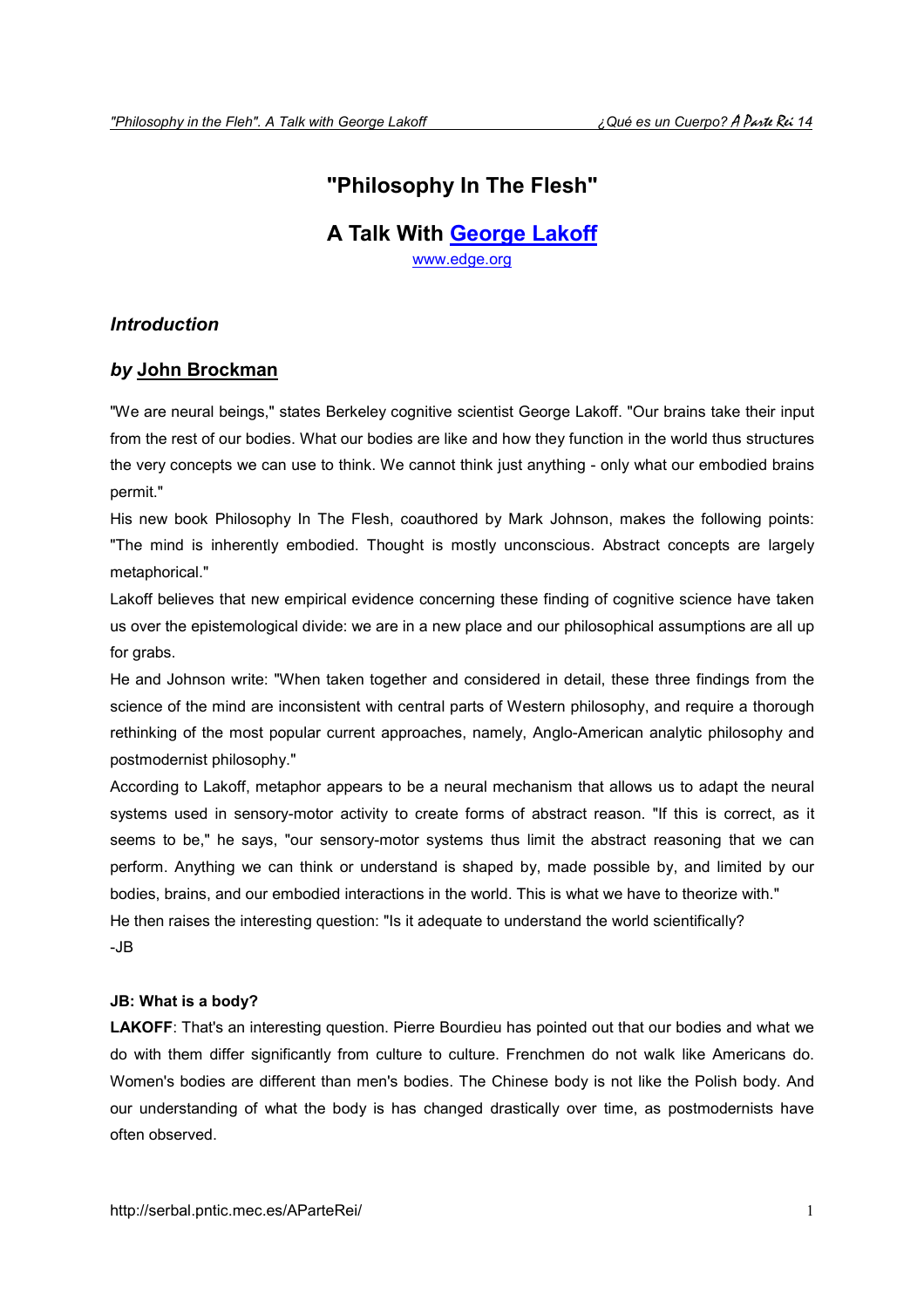But nonetheless, our bodies do share a lot. We have two eyes, two ears, two arms, two legs, blood that circulates, lungs used to breathe, skin, internal organs, and on and on. The common conventionalized aspects of our conceptual systems tend to be structured by what our bodies have in common, which is a lot.

**JB:** But we go from being a machine to an information system, and eventually those orifices may not be part of the conversation.

LAKOFF: When you start to study the brain and body scientifically, you inevitably wind up using metaphors. Metaphors for the mind, as you say, have evolved over time -- from machines to switchboards to computers. There's no avoiding metaphor in science. In our lab, we use the Neural Circuitry metaphor ubiquitous throughout neuroscience. If you're studying neural computation, that metaphor is necessary. In the day to day research on the details of neural computation, the biological brain moves into the background while the Neural Circuitry introduced by the metaphor is what one works with. But no matter how ubiquitous a metaphor may be, it is important to keep track of what it hides and what it introduces. If you don't, the body does disappear. We're careful about our metaphors, as most scientists should be..

**JB**: There were no information processing metaphors 35-40 years ago - and so is the body real, or is it invented?

**LAKOFF**: There's a difference between the body and our conceptualization of it. The body is the same as it was 35 years ago; the conception of the body is very different. We have metaphors for the body we didn't have then, with relatively advanced science built on those metaphors. In this respect, the contemporary body and brain, conceptualized in terms of neural circuitry and other information processing metaphors, were "invented." Such inventions are crucial to science. Our emerging understanding of the embodiment of mind would not be possible without them.

**JB**: How does this approach depart from your early work?

**LAKOFF**: My really early work was done between 1963 and 1975, when I was pursuing the theory of Generative Semantics. During that period, I was attempting to unify Chomsky's transformational grammar with formal logic. I had helped work out a lot of the early details of Chomsky's theory of grammar. Noam claimed then-and still does, so far as I can tell-that syntax is independent of meaning, context, background knowledge, memory, cognitive processing, communicative intent, and every aspect of the body.

In working through the details of his early theory, I found quite a few cases where semantics, context, and other such factors entered into rules governing the syntactic occurrences of phrases and morphemes. I came up with the beginnings of an alternative theory in 1963 and, along with wonderful collaborators like Haj Ross and Jim McCawley, developed it through the sixties. Back in 1963, semantics meant logic - deductive logic and model theory - and our group developed a theory of Generative Semantics that united formal logic and transformational grammar. In that theory, semantics (in the form of logic) was taken as prior to syntax on the basis of evidence that semantic and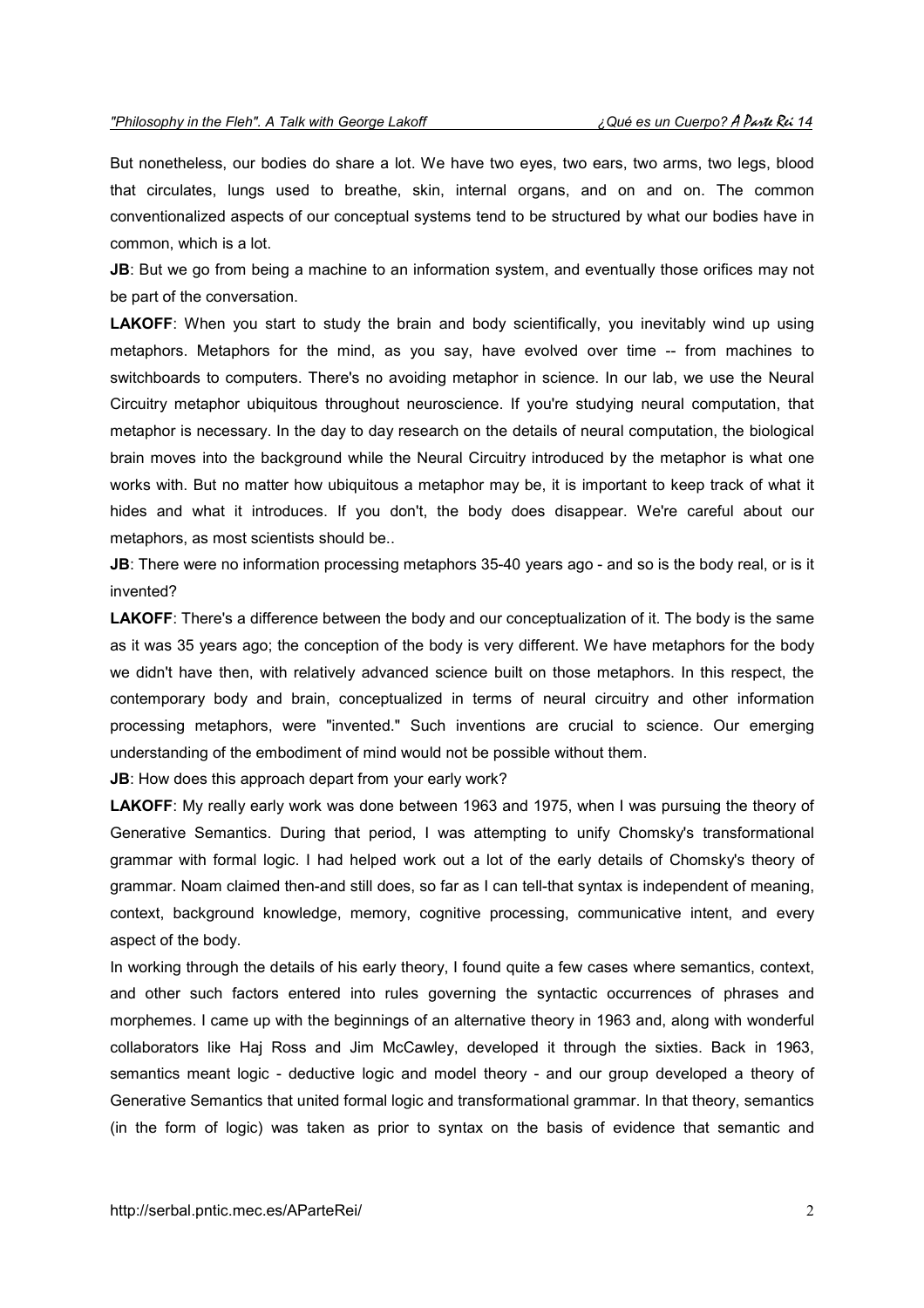pragmatic considerations entered into generalizations governing syntactic structure. Chomsky has since adopted many of our innovations, though he fought them viciously in the 60's and 70's.

In 1975, I became acquainted with certain basic results from the various cognitive sciences pointing toward an embodied theory of mind - the neurophysiology of color vision, prototypes and basic-level categories, Talmy's work on spatial relations concepts, and Fillmore's frame semantics. These results convinced me that the entire thrust of research in generative linguistics and formal logic was hopeless. I set about, along with Len Talmy, Ron Langacker, and Gilles Fauconnier, to form a new linguistics one compatible with research in cognitive science and neuroscience. It is called Cognitive Linguistics, and it's a thriving scientific enterprise. In 1978, I discovered that metaphor was not a minor kind of trope used in poetry, but rather a fundamental mechanism of mind. In 1979, Mark Johnson visited in the Berkeley Philosophy Department and we began working out the details and their implications for philosophy. We've been collaborating for 20 years. Mark is now Chair of Philosophy at Oregon.

**JB**: Distinguish cognitive science from philosophy?

**LAKOFF**: That is a deep and important question, and central to the enterprise of *Philosophy In The Flesh*. The reason that the question doesn't have a simple answer is that there are two forms of cognitive science, one fashioned on the assumptions of Anglo-American philosophy and one (so far as we can tell) independent of specific philosophical assumptions that determine the results of the inquiry.

Early cognitive science, what we call "first-generation" cognitive science (or "disembodied cognitive science"), was designed to fit a formalist version of Anglo-American philosophy. That is, it had philosophical assumptions that the determined important parts of the content of the scientific "results." Back in the late 1950's, Hilary Putnam (a noted and very gifted philosopher) formulated a philosophical position called "functionalism." (Incidentally, he has since renounced that position.) It was an apriori philosophical position, not based on any evidence whatever. The proposal was this:

The mind can be studied in terms of its cognitive functions - that is, in terms of the operations it performs - independently of the brain and body.

The operations performed by the mind can be adequately modeled by the manipulation of meaningless formal symbols, as in a computer program.

This philosophical program fit paradigms that existed at the time in a number of disciplines.

In formal philosophy:

The idea that reason could be adequately characterized using symbolic logic, which utilizes the manipulation of meaningless formal symbols.

In generative linguistics:

The idea that the grammar of a language can be adequately characterized in terms of rules that manipulate meaningless formal symbols.

In artificial intelligence:

The idea that intelligence in general consists in computer programs that manipulate meaningless formal symbols.

http://serbal.pntic.mec.es/AParteRei/ 3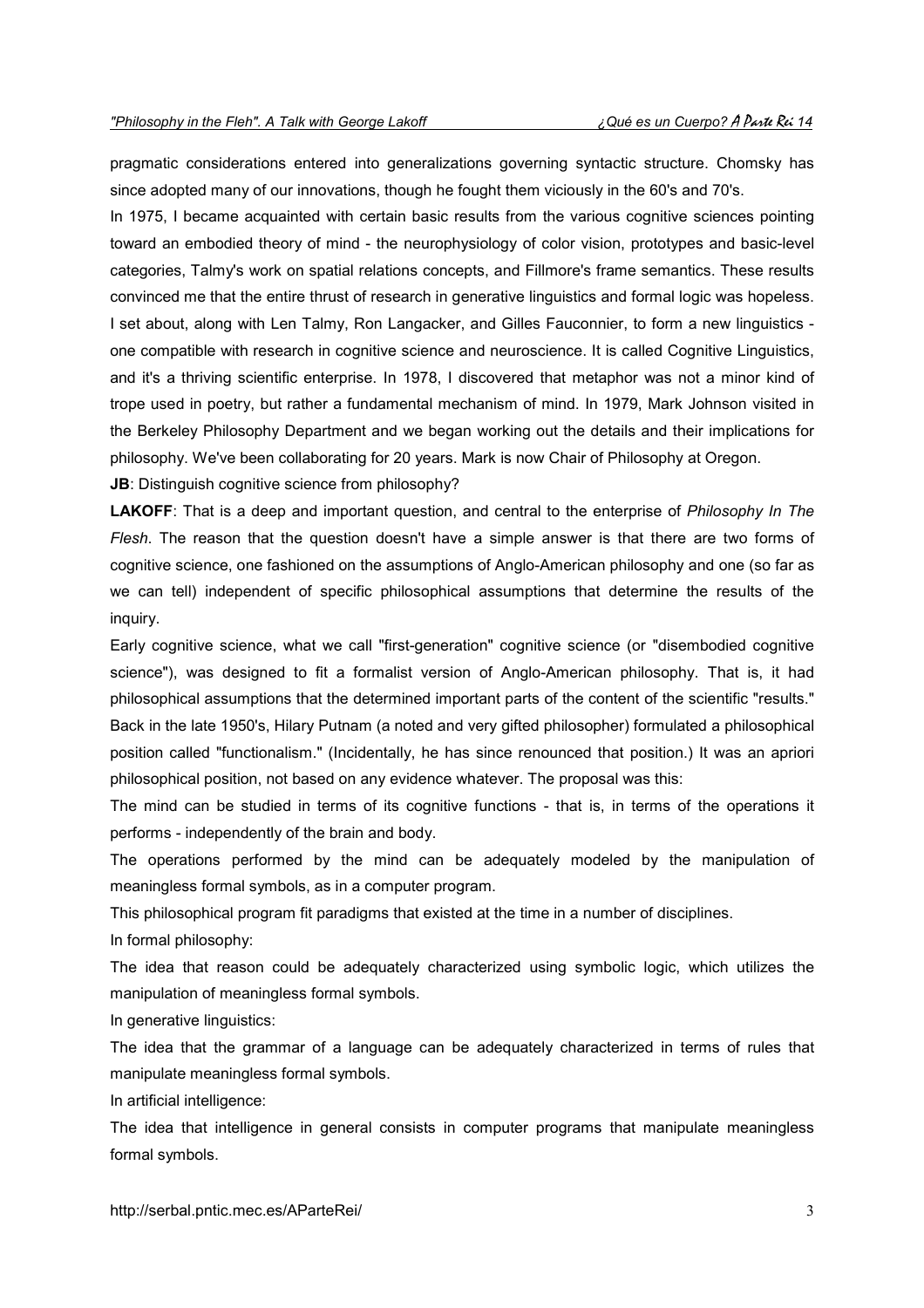In information processing psychology:

The idea that the mind is an information-processing device, where information-processing is taken as the manipulation of meaningless formal symbols, as in a computer program.

All of these fields had developed out of formal philosophy. These four fields converged in the 1970's to form first-generation cognitive science. It had a view of mind as the disembodied manipulation of meaningless formal symbols.

**JB:** How does this fit into empirical science?

**LAKOFF:** This view was not empirically based, having arisen from an apriori philosophy. Nonetheless it got the field started. What was good about it was that it was precise. What was disastrous about it was that it had a hidden philosophical worldview that mascaraded as a scientific result. And if you accepted that philosophical position, all results inconsistent with that philosophy could only be seen as nonsense. To researchers trained in that tradition, cognitive science was the study of mind within that apriori philosophical position. The first generation of cognitive scientists was trained to think that way, and many textbooks still portray cognitive science in that way. Thus, first generation cognitive science is not distinct from philosophy; it comes with an apriori philosophical worldview that places substantive constraints on what a "mind" can be. Here are some of those constraints:

Concepts must be literal. If reasoning is to be characterized in terms of traditional formal logic, there can be no such thing as a metaphorical concept and no such thing as metaphorical thought.

Concepts and reasoning with concepts must be distinct from mental imagery, since imagery uses the mechanisms of vision and cannot be characterized as being the manipulation of meaningless formal symbols.

Concepts and reasoning must be independent of the sensory-motor system, since the sensory motor system, being embodied, cannot be a form of disembodied abstract symbol-manipulation.

Language too - if it was to fit the symbol-manipulation paradigm - had to be literal, independent of imagery, and independent of the sensory-motor system.

From this perspective, the brain could only be a means to implement abstract "mind" - wetware on which the "programs of the mind" happened to be implementable. Mind on this view does not arise from and is not shaped by the brain. Mind is a disembodied abstraction that our brains happen to be able to implement. These were not empirical results, but rather followed from philosophical assumptions.

In the mid-1970's, cognitive science was finally given a name and outfitted with a society and a journal. The people who formed the field accepted the symbol-manipulation paradigm. I was originally one of them (on the basis of my early work on generative semantics) and gave one of the invited inaugural lectures at the first meeting of the Cognitive Science Society. But just around the time that the field officially was recognized and organized around the symbol-manipulation paradigm, empirical results started coming in calling the paradigm itself into question.

This startling collection of results pointed toward the idea that mind was not disembodied - not characterizable in terms of the manipulation of meaningless symbols independent of the brain and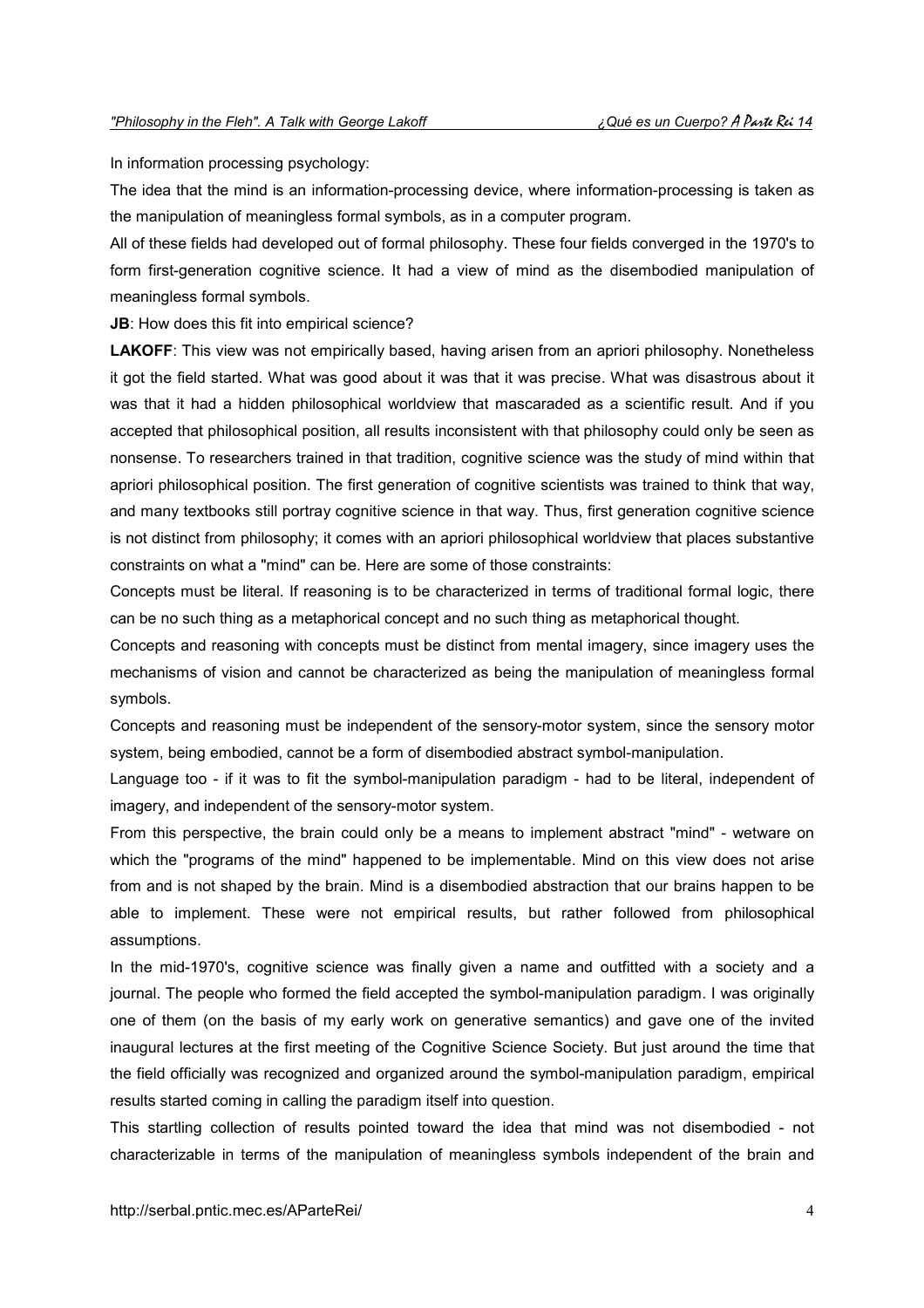body, that is, independent of the sensory- motor system and our functioning in the world. Mind instead is embodied, not in the trivial sense of being implementable in a brain, but in the crucial sense that conceptual structure and the mechanisms of reason arise ultimately and are shaped by from the sensory-motor system of the brain and body.

**JB**: Can you prove it?

LAKOFF: There is a huge body of work supporting this view. Here are some of the basic results that have interested me the most: The structure of the system of color categories is shaped by the neurophysiology of color vision, by our color cones and neural circuitry for color. Colors and color categories are not "out there" in the world but are interactional, a nontrivial product of wave length reflactances of objects and lighting conditions on the one hand, and our color cones and neural circuitry on the other. Color concepts and color-based inferences are thus structured by our bodies and brains.

Basic-level categories are structured in terms of gestalt perception, mental imagery, and motor schemas. In this way the body and the sensory-motor system of the brain enters centrally into our conceptual systems.

Spatial relations concepts in languages around the world (e.g, in, through, around in English, sini in Mixtec, mux in Cora, and so on) are composed of the same primitive "image-schemas", that is, schematic mental images. These, in turn, appear to arise from the structure of visual and motor systems. This forms the basis of an explanation of how we can fit language and reasoning to vision and movement.

Aspectual concepts (which characterize the structure of events) appear to arise from neural structures for motor control.

Categories make use of prototypes of many sorts to reason about the categories as a whole. Those prototypes are characterized partly in terms of sensory-motor information.

The conceptual and inferential system for reasoning about bodily movements can be performed by neural models that can model both motor control and inference. Abstract concepts are largely metaphorical, based on metaphors that make use of our sensory-motor capacities to perform abstract inferences. Thus, abstract reason, on a large scale, appears to arise from the body.

These are the results most striking to me. They require us to recognize the role of the body and brain in human reason and language. They thus run contrary to any notion of a disembodied mind. It was for such reasons that I abandoned my earlier work on generative semantics and started studying how mind and language are embodied. They are among the results that have led to a second-generation of cognitive science, the cognitive science of the embodied mind.

**JB:** Let's get back to my question about the difference between cognitive science and philosophy.

**LAKOFF**: OK. Cognitive science is the empirical study of the mind, unfettered by apriori philosophical assumptions. First-generation cognitive science, which posed a disembodied mind, was carrying out a philosophical program. Second-generation cognitive science, which is working out the nature of the mind as it really is - embodied! - had to overcome the built-in philosophy of earlier cognitive science.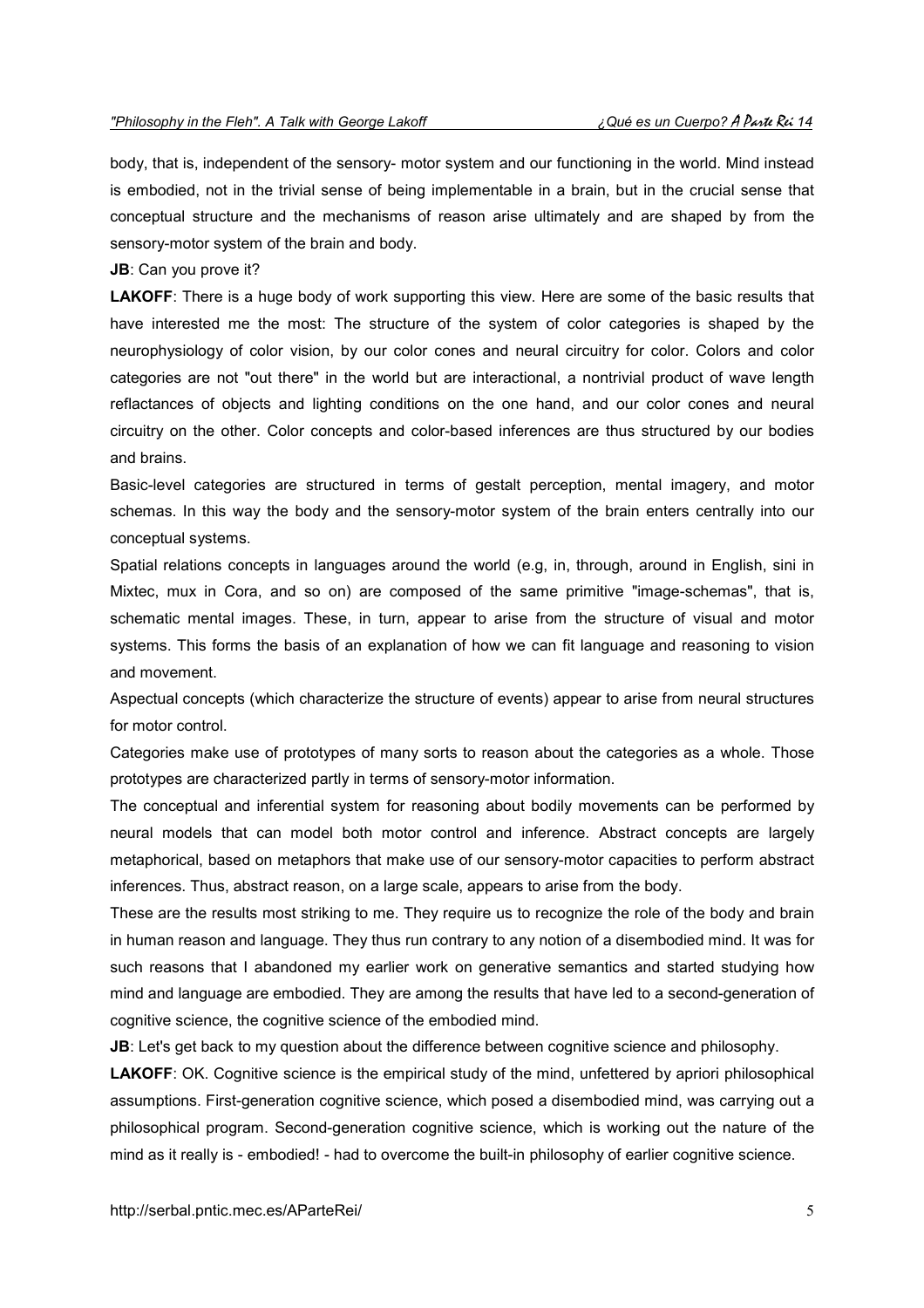**JB**: Does "second-generation cognitive science" presuppose a philosophy?

**LAKOFF:** We have argued that it does not, that it simply presupposes commitments to take empirical research seriously, seek the widest generalizations, and look for convergent evidence from many sources. That is just what science is committed to. The results about the embodied mind did not begin from, and does not presuppose, any particular philosophical theory of mind. Indeed, it has required separating out the old philosophy from the science.

**JB**: Where does this leave philosophy?

**LAKOFF:** In a position to start over from an empirically responsible position. Young philosophers should be thrilled. Philosophy is anything but dead. It has to be rethought taking the empirical results about the embodied mind into account. Philosophy considers the deepest questions of human existence. It is time to rethink them and that is an exciting prospect.

**JB**: What about the academic wars between postmodern and analytic philosophy?

LAKOFF: The results suggest that both sides were insightful in some respects and mistaken in others. The postmodernists were right that some concepts can change over time and vary across cultures. But they were wrong in suggesting that they all concepts are like that. Thousands are not. They arise around the world in culture after culture from our common embodiment.

Postmodernists were right in observing that there are many places where the folk theory of essences fails. But they were wrong in suggesting that such a failure undercuts our conceptual systems and makes them arbitrary. The analytic tradition insightfully characterized the theory of speech acts. Although formal logic does not work for all, or even most, of reason, there are places where something akin to formal logic (much revised) does characterize certain limited aspects of reason. But the analytic tradition was wrong in certain of its central theses: the correspondence theory of truth, the theory of literal meaning, and the disembodied nature of reason.

The academic world is now in a position to transcend both positions, each having contributed something important and each needing revision.

**JB:** Is there an East Coast and West Coast divide?

**LAKOFF**: Dan Dennett referred to the "East Pole" and "West Pole" back in the early-to-mid 1980's, as if the proponents of the disembodied mind were all on the East Coast and the proponents of the embodied mind were all on the West Coast. Research on the embodied mind did tend to start on the West Coast, but even then the geographical characterization was oversimplified. By now, both positions are represented on both coasts and throughout the country. Cambridge and Princeton in the past have tended largely toward the old disembodied mind position, at least in certain fields. But there are so many interesting thinkers on both coasts and spread across the country that I think that any geographical divisions that still exist won't last long.

When Dennett first made that distinction, the great revolutions in neuroscience and neural modeling were just starting. Cognitive linguistics was just coming into existence. *Metaphors We Live By* had barely come out and *Women, Fire, And Dangerous Things* had not yet been written. Nor had Edelman's *Bright Air, Brilliant Fire* nor Damasio's *Descartes Error*, nor Regier's *The Human Semantic*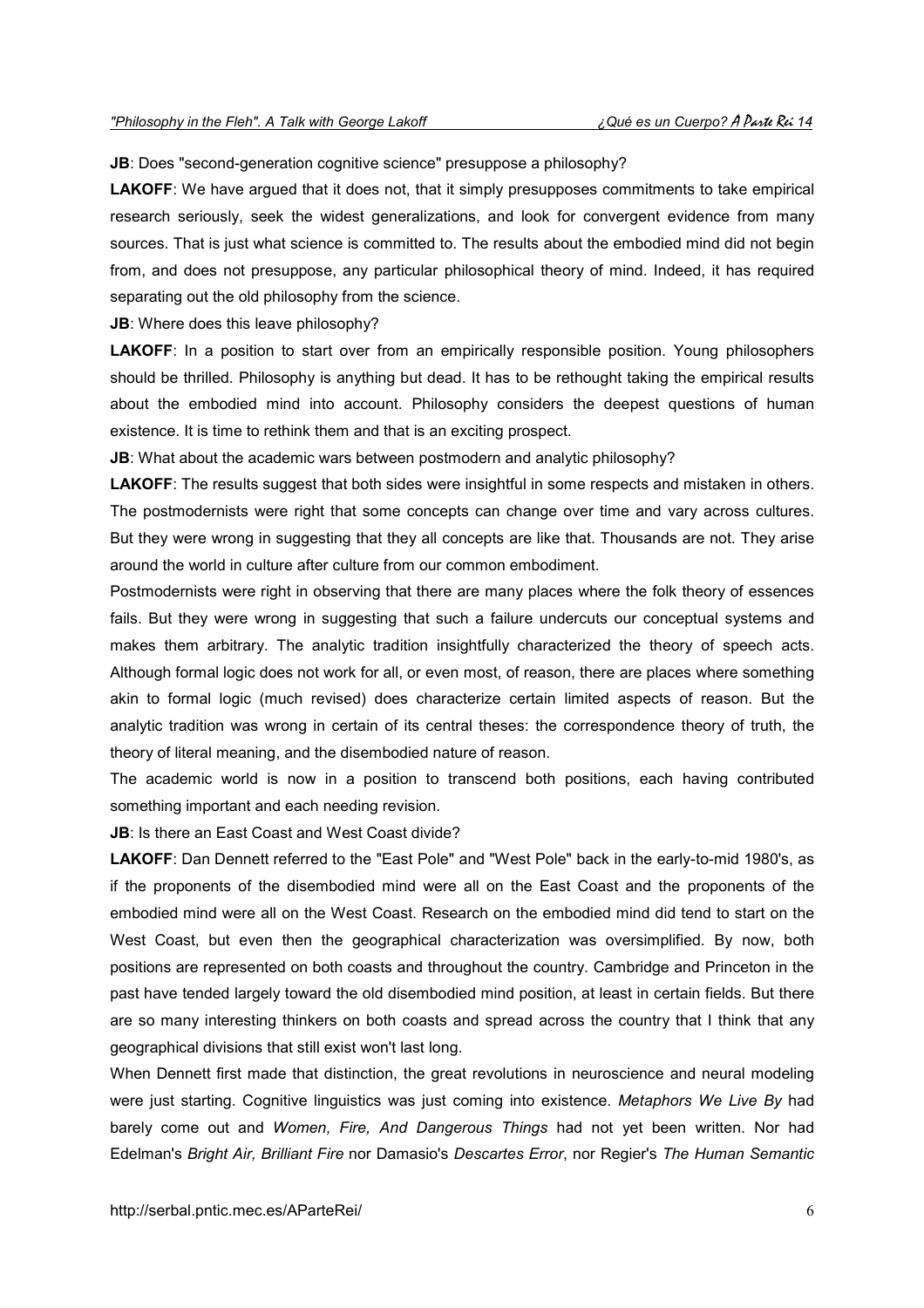*Potential*, nor the various books by Pat and Paul Churchland. Over the past decade and a half, neuroscience and neural computation have changed the landscape of cognitive science and they will change it even more in next decade or two. Those changes will inevitably move us further toward an appreciation of the embodiment of mind. You cannot think anything without using the neural system of your brain. The fine structure of neural connections in the brain, their connections to the rest of the body, and the nature of neural computation will keep being developed. The more we discover about the details, the more we will come to understand the detailed nature of how reason and the conceptual systems in which we reason are embodied.

The idea of disembodied reason was an apriori philosophical idea. It lasted 2500 years. I can't imagine it lasting another 30 years in serious scientific circles.

**JB**: And what do we have to look forward to?

**LAKOFF**: Cognitive science and neuroscience are triggering a philosophical revolution. *Philosophy In The Flesh* is just part of the first wave. Over the next decade or two, the neural theory of language should develop sufficiently to replace the old view of language as meaningless disembodied symbol manipulation that one finds in the old Chomskyan tradition. But the biggest, and one of the most important, changes will come in our understanding of mathematics.

The precursor of that change was Stanislas Dehaene's *The Number Sense*, which reviewed the evidence from neuroscience, child development, and animal research indicating that we (and certain other animals) have evolved with a part of our brains dedicated to enumeration and simple arithmetic up to a small number of objects (around four). Rafael Núñez and I begin with those findings and ask how sophisticated arithmetic (with the laws of arithmetic) developed, that is, how could ordinary conceptual mechanisms for human thought have given rise to mathematics?

Our answer is that the ordinary embodied mind, with its image schemas, conceptual metaphors, and mental spaces, has the capacity to create the most sophisticated of mathematics via using everyday conceptual mechanisms. Dehaene stopped with simple arithmetic. We go on to show that set theory, symbolic logic, algebra, analytic geometry, trigonometry, calculus, and complex numbers can all be accounted for using those everyday conceptual mechanisms. Moreover, we show that conceptual metaphor is at the heart of the development of complex mathematics. This is not hard to see. Think of the number line. It is the result of a metaphor that Numbers Are Points on a Line. Numbers don't have to be thought of as points on a line. Arithmetic works perfectly well without being thought of in terms of geometry. But if you use that metaphor, much more interesting mathematics results. Or take the idea, in set-theoretical foundations for arithmetic, that Numbers Are Sets, with zero as the empty set, one as the set containing the empty set, and so on. That's a metaphor too. Numbers don't have to be thought of as being sets. Arithmetic went on perfectly well for 2000 years without numbers being conceptualized as sets. But if you use that metaphor, then interesting mathematics results. There is a third less well-known metaphor for numbers, that Numbers Are Values of Strategies in combinatorial game theory. So which is it? Are numbers points? Are they sets? Are numbers fundamentally just values of strategies in combinatorial games?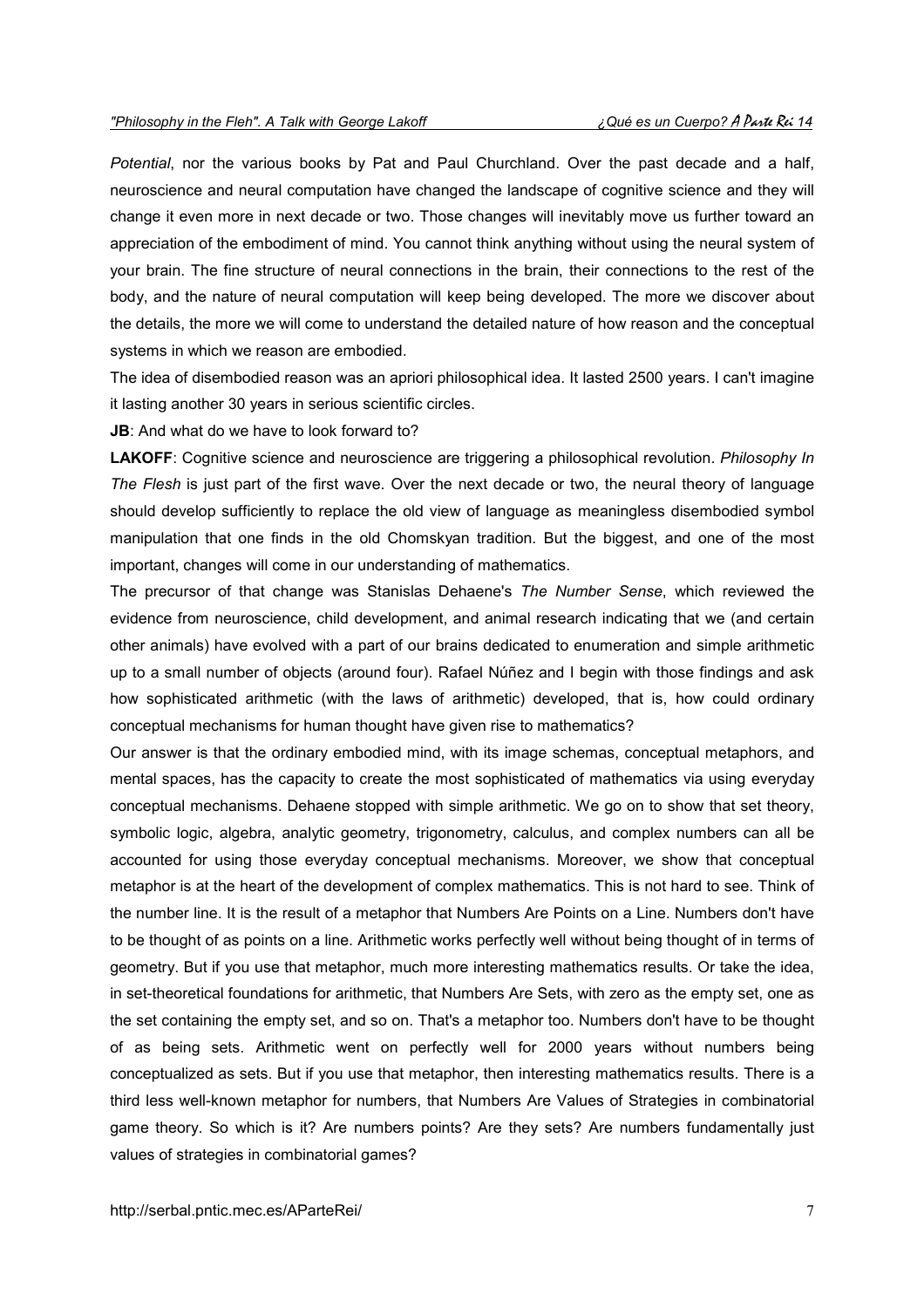These metaphors for numbers are part of the mathematics, and you make a choice each time depending on the kind of mathematics you want to be doing. The moral is simple: Conceptual metaphor is central to conceptualization of number in mathematics of any complexity at all. It's a perfectly sensible idea. Conceptual metaphors are cross-domain mappings that preserve inferential structure. Mathematical metaphors are what provide the links across different branches of mathematics. One of our most interesting results concerns the conceptualization of infinity. There are many concepts that involve infinity: points at infinity in projective and inversive geometry, infinite sets, infinite unions, mathematical induction, transfinite numbers, infinite sequences, infinite decimals, infinite sums, limits, least upper bounds, and infinitesimals. Núñez and I have found that all of these concepts can be conceptualized as special cases of one simple Basic Metaphor of Infinity. The idea of "actual infinity"-of infinity not just as going on and on, but as a thing- is metaphorical, but the metaphor, as we show turns out to quite simple and exists outside of mathematics. What mathematicians have done is to provide elaborate carefully devised special cases of this basic metaphorical idea.

What we conclude is that mathematics as we know it is a product of the human body and brain; it is not part of the objective structure of the universe - this or any other. What our results appear to disprove is what we call the Romance of Mathematics, the idea that mathematics exists independently of beings with bodies and brains and that mathematics structures the universe independently of any embodied beings to create the mathematics. This does not, of course, result in the idea that mathematics is an arbitrary product of culture as some postmodern theorists would have it. It simply says that it is a stable product of our brains, our bodies, our experience in the world, and aspects of culture. The explanation of why mathematics "works so well" is simple: it is the result of tens of thousands of very smart people observing the world carefully and adapting or creating mathematics to fit their observations. It is also the result of a mathematical evolution: a lot of mathematics invented to fit the world turned out not to. The forms of mathematics that work in the world are the result of such an evolutionary process.

It is important to know that we create mathematics and to understand just what mechanisms of the embodied mind make mathematics possible. It gives us a more realistic appreciation of our role in the universe. We, with our physical bodies and brains, are the source of reason, the source of mathematics, the source of ideas. We are not mere vehicles for disembodied concepts, disembodied reason, and disembodied mathematics floating out there in the universe. That makes each embodied human being (the only kind) infinitely valuable - a source not a vessel. It makes bodies infinitely valuable - the source of all concepts, reason, and mathematics.

For two millenia, we have been progressively devaluing human life by underestimating the value of human bodies. We can hope that the next millenium, in which the embodiment of mind will come to be fully appreciated, will be more humanistic.

**JB**: Where are you headed next?

LAKOFF: I've plunged myself as fully as possible into the research that Jerry Feldman and I have been doing for the past decade at the International Computer Science Institute on the Neural Theory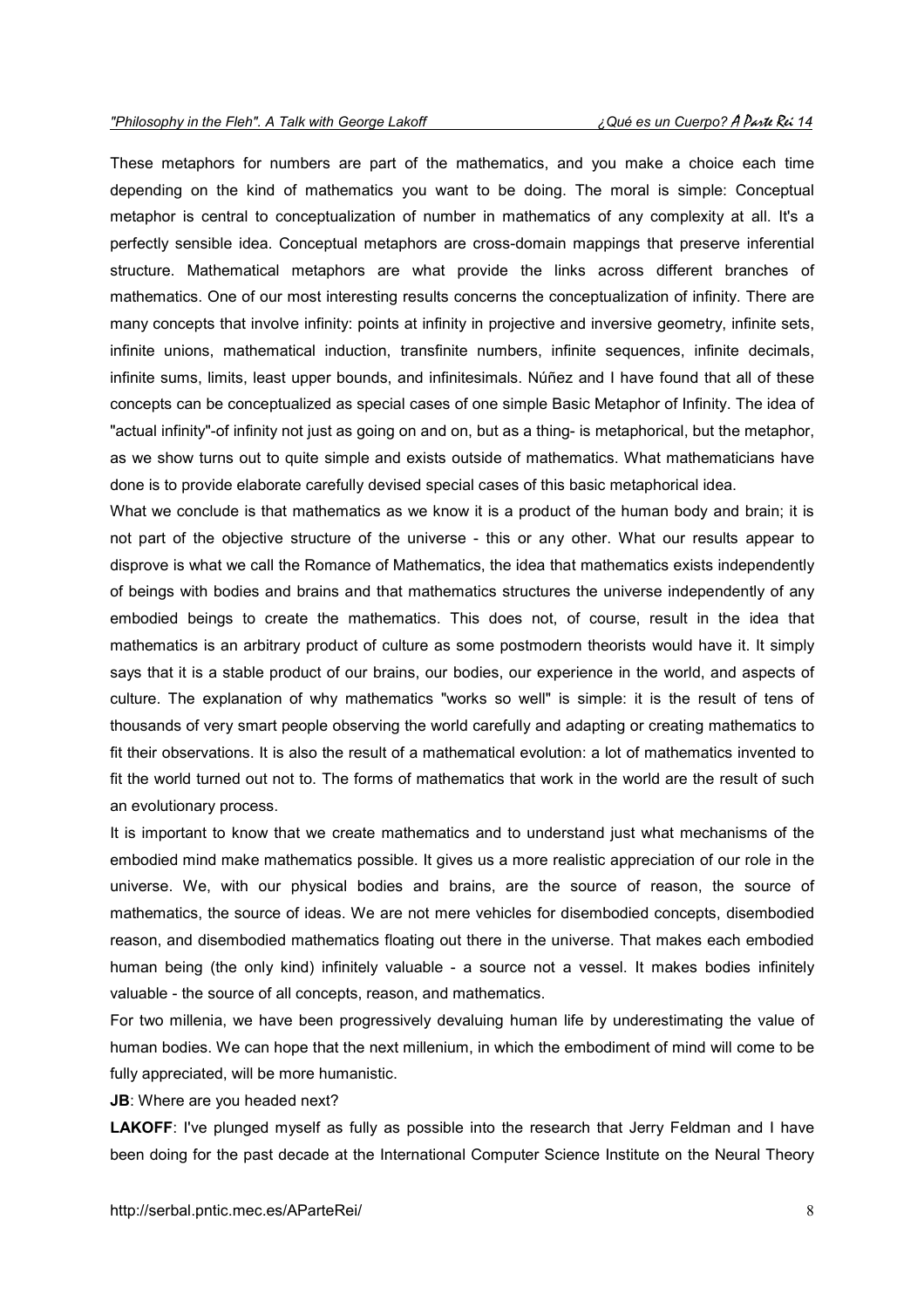of Language (www.ics i.berkeley.edu/NTL). That's where most of my technical research effort is going to go for quite a while.

Jerry developed the theory of structured connectionism (not PDP connectionism) beginning in the 1970's. Structured connectionism allows us to constructed detailed computational neural models of conceptual and linguistic structures and of the learning of such structures.

Since 1988, we've been running a project takes up a question that has absorbed both of us: From the perspective of neural computation, a human brain consists of a very large number of neurons connected up in specific ways with certain computational properties. How is it possible to get the details of human concepts, the forms of human reason, and the range of human languages out of a lot of neurons connected up as they are in our brains? How do you get thought and language out of neurons? That is the question we are trying to answer in our lab through the computational neural modeling of thought and language.

**JB**: How do you connect structures in the brain to ideas of space?

**LAKOFF**: Terry Regier has taken the first step to figuring that out in his book *The Human Semantic Potential*. He has hypothesized that certain types of brain structures - topographic maps of the visual field, orientation-sensitive cells, and so on - can compute the primitive spatial relations (called "imageschemas") that linguists have discovered. The amazing thing to me is that not only do we actually have a reasonable idea of how certain types of neural structures can give rise to spatial relations concepts. Recent neural modeling research by Narayanan has similarly given us an idea of how brain structures can compute aspectual concepts (which structure events), conceptual metaphors, mental spaces, blended spaces, and other basics of human conceptual systems. The next breakthrough, I think, will be a neural theory of grammar.

These are remarkable technical results. When you put them together with other results about the embodiment of mind coming from neuroscience, psychology, and cognitive linguistics, they tell us a great deal about things that are important in the everyday lives of ordinary people - things that philosophers have speculated about for over 2500 years. Cognitive science has important things to tell us about our understanding of time, events, causation, and so on.

**JB**: Like what?

LAKOFF: When Mark Johnson and I looked over these results from the cognitive sciences in detail, we realized that there were three major results that were inconsistent with almost all of Western philosophy (except for Merleau-Ponty and Dewey), namely:

The mind is inherently embodied.

Most thought is unconscious.

Abstract concepts are largely metaphorical.

This realization led us to ask the following question in *Philosophy In The Flesh*: What would happen if we started with the new results about the mind and reconstructed philosophy from there? What would philosophy look like?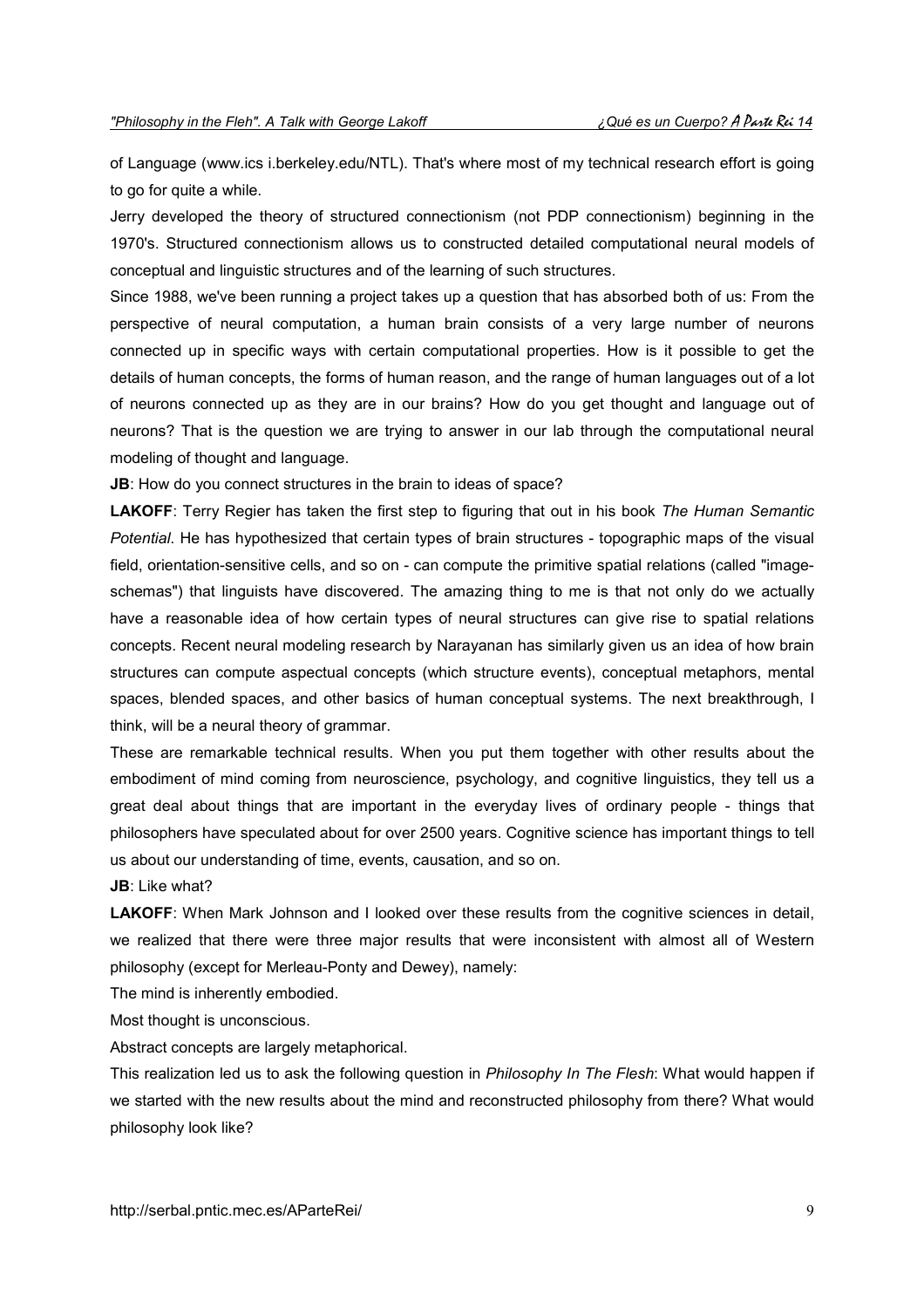It turns out that it looks entirely different from virtually all the philosophy that went before. And the differences are differences that matter in your life. Starting with results from cognitive semantics, we discovered a lot that is new about the nature of moral systems, about the ways that we conceptualize the internal structure of the Self, even about the nature of truth.

**JB**: This seems like a distinctively new kind of enterprise.

LAKOFF: It's an interesting enterprise to take philosophy as a subject matter for empirical study in cognitive science. Most philosophers take philosophy as an apriori discipline, where no empirical study of the mind, reason, and language is necessary. In the Anglo-American tradition, you are taught to think like a philosopher and then it is assumed that you can, on the basis of your philosophical training, make pronouncements about any other discipline. Thus, there are branches of philosophy like the Philosophy of Language, the Philosophy of Mind, the Philosophy of Mathematics, and so on. Johnson and I realized that philosophy itself, which consists of systems of thought, needed to be studied from the perspective of the cognitive sciences, especially cognitive semantics, which studies systems of thought empirically. Our goal has been to bring a scientific perspective to philosophy, especially a perspective from the science of mind.

**JB**: How does this connect with traditional philosophy?

Lakoff: It is a startling thing to realize that most of Western philosophy is inconsistent with fundamental results from the science of the mind. But that is negative. We respect and value philosophy. Our work comes out of a deep love for philosophy and a disappointment over what it has been over the past couple of decades. We wanted to look at great moments in the history of philosophy - the Presocratics, Plato, Aristotle, Descartes, Kant - even the analytic philosophers - and show what shining the light of cognitive science oh philosophy could reveal about the nature of philosophy.

What we discovered was fascinating: Each major philosopher seems to take a small number of metaphors as eternal and self-evident truths and then, with rigorous logic and total systematicity, follows out the entailments of those metaphors to their conclusions wherever they lead. They lead to some pretty strange places. Plato's metaphors entail that philosophers should govern the state. Aristotle's metaphors entail that there are four causes and that there cannot be a vacuum. Descartes' metaphors entail that the mind is completely disembodied and that all thought is conscious. Kant's metaphors lead to the conclusions that there is a universal reason and that it dictates universal moral laws. These and other positions taken by those philosophers are not random opinions. They are consequences of taking commonplace metaphors as truths and systematically working out the consequences.

**JB:** What's the import of recognizing that metaphors are central to the work of earlier philosophers?

**LAKOFF**: It is not just earlier philosophers, but contemporary philosophers as well. Our moral is not that their work should be disregarded because it is metaphorical. Quite the opposite. Because most abstract thought is, and has to be, metaphorical, all rigorous abstract systems of thought will be like those of the great philosophers whose systems of thought we analyze. Moreover, everyone's everyday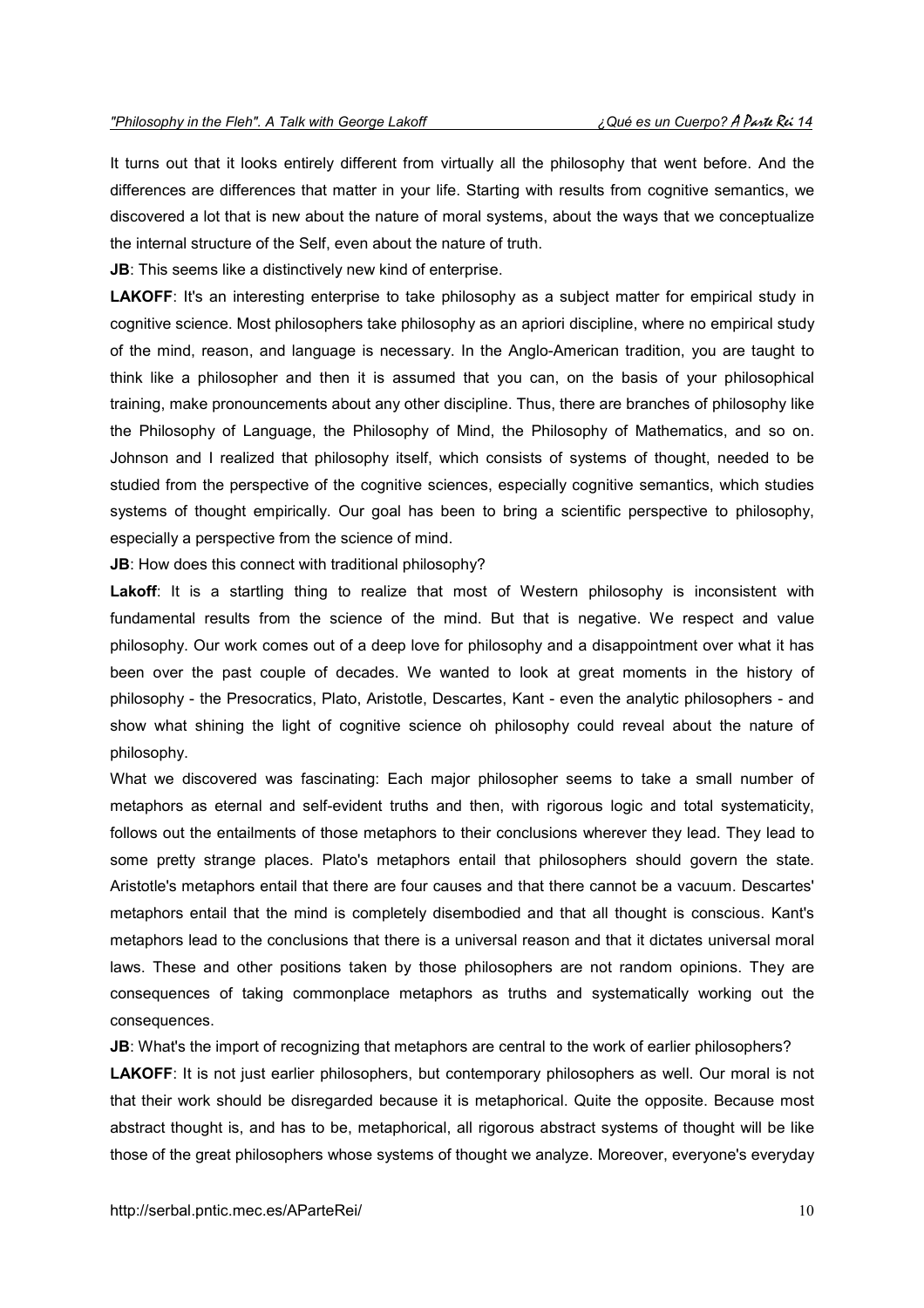reasoning is often of the same character, though hardly as consistent overall. A cognitive perspective on philosophy not only teaches us how the great philosophers thought, but it gives us deep insights on how all of us think - at least when we're being consistent and systematic. It also tells us that, in most cases, the answers to the deepest questions of human existence will most likely be metaphorical answers. There is nothing wrong with this. We just need to be aware of just what our metaphors are and what they entail.

Another positive thing we sought to do was to look at the most fundamental of philosophical concepts from the perspective of cognitive semantics. Mark made a list of the basics. In addition to Truth, we looked in detail at Time, Causation, Events, The Mind, The Self, Morality and Being. Luckily, a fair amount of work had already been done on these within cognitive semantics. We pulled the results together, unified them, and worked out further details. Not surprisingly all of these abstract concepts turned out to be mostly metaphorical, using multiple metaphors, each with a different logic. Thus, there is not one concept of causation, but around 20, each metaphorical and each with different inference patterns. Thus, causes can be links, paths, sources, forces, correlations, essences, and so on. Pick a metaphor for causation and different inferences come with the metaphor.

The science and the social sciences all use causal theories, but the metaphors for causation can vary widely and thus so can the kinds of causal inferences you can draw. Again, there is nothing wrong with this. You just have to realize that causation is not just one thing. There are many kinds of modes of causation, each with different logical inferences, that physical, social, and cognitive scientists attribute to reality using different metaphors for causation. Again, it is important to know which metaphor for causation you are using. Science cannot be done without metaphors of all sorts, starting with a choice of metaphors for causation. Most interestingly, if you look at the history of philosophy, you will find a considerable number of "theories of causation." When we looked closely at the philosophical theories of causation over the centuries, they all turned out to be one or another of our commonplace metaphors for causation. What philosophers have done is to pick their favorite metaphor for causation and put it forth as an eternal truth.

**JB**: Where does morality come into all this?

LAKOFF: One of the most satisfying set of results is the collection of metaphors governing moral thought. We found that they all seem to arise naturally in an embodied way from forms of well being health, wealth, uprightness, light, wholeness, cleanliness, and so on. A particularly interesting result is that moral systems as a whole seem to organized metaphorically around alternative models of the family. Again, this should not be surprising, since it is in our families that we learn what we take as moral behavior.

We are now in a position to study the metaphorical structure of various moral systems. We think that cognitive science allows one to give much more detailed and insightful analyses of metaphorical systems than has ever been available before. For example, in our study of Kant's moral theory, we argue that this great intellectual edifice arose from just four basic metaphors, and that this allows us to see just how the various aspects of Kant's moral theory fits together.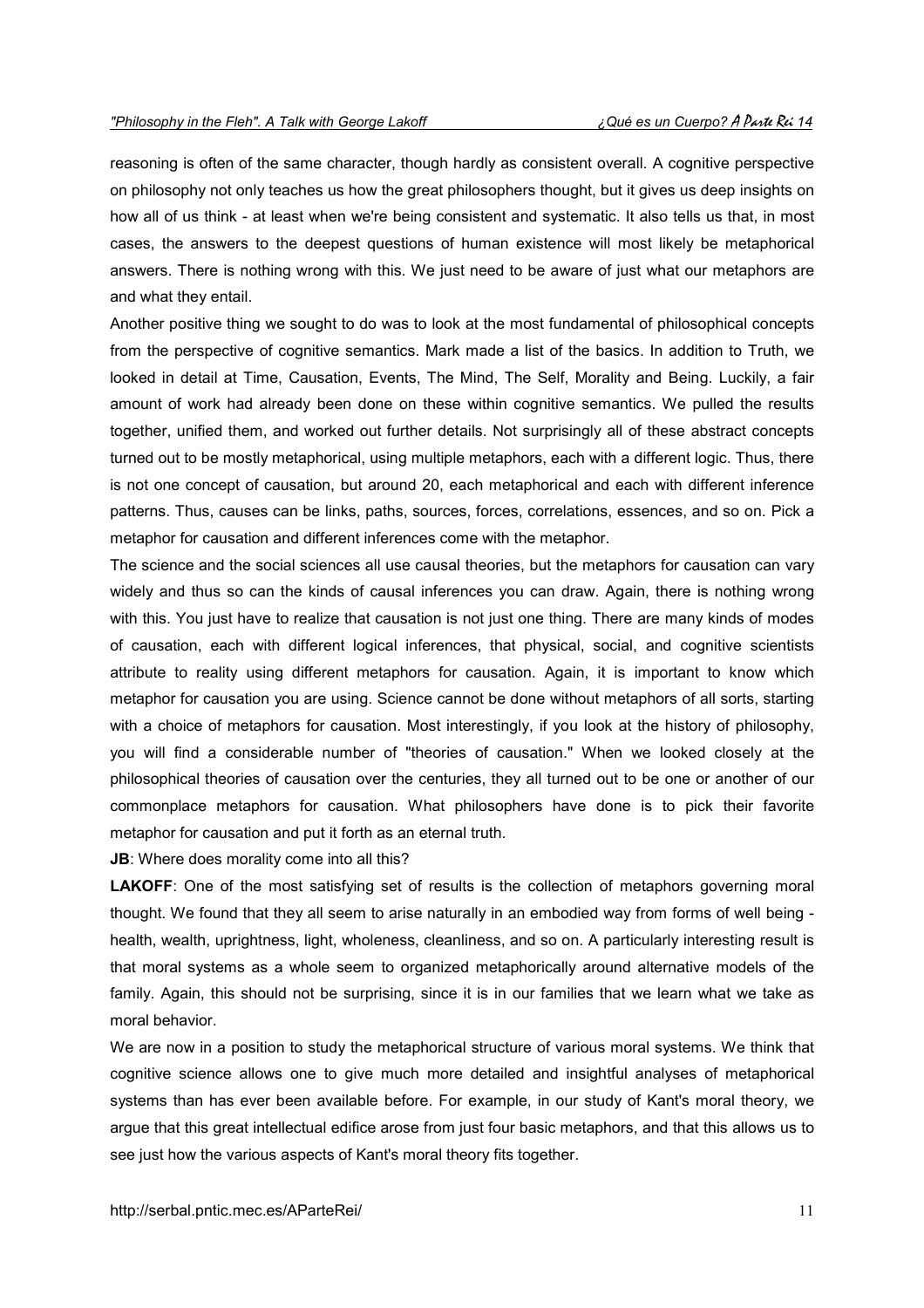Cognitive Science not only sheds light on the conceptual structure of moral systems, but also on politics and social issues. Some colleagues and I are now in the process of forming a political think tank to apply these methods of cognitive analysis to everyday political and social issues.

Perhaps the most sobering result is the most fundamental. We are neural beings. Our brains take their input from the rest of out bodies. What our bodies are like and how they function in the world thus structures the very concepts we can use to think. We cannot think just anything - only what our embodied brains permit.

Metaphor appears to be a neural mechanism that allows us to adapt the neural systems used in sensory-motor activity to create forms of abstract reason. If this is correct, as it seems to be, our sensory-motor systems thus limit the abstract reasoning that we can perform. Anything we can think or understand is shaped by, made possible by, and limited by our bodies, brains, and our embodied interactions in the world. This is what we have to theorize with. Is it adequate to understand the world scientifically?

There is reason to think that our embodied conceptual resources may not be adequate to all the tasks of science. We take case studies from physics and discuss them in our sections on Time and Causation. General relativity is a good example.

**JB**: So, what's the big change here?

**LAKOFF**: In characterizing space-time, Einstein, like Newton before him, used the common metaphor that time is a spatial dimension. My present time and location is metaphorically conceptualized as a point in a four-dimensional space, with the present as a point on the time axis. In order for there to be curvature in space time, the time axis must be extended - it cannot be just one point, the present. In addition to the present, the time axis must include portions of the time axis understood as future and past if there is to be enough of the time axis to form a curved space time. This seems to imply, as philosophers have repeatedly observed, that at least portions of the future and past coexist with present. And if the future exists at present, then the universe is deterministic. Frankly, it seems nutty to say that the past, present, and future are coexistent - and yet the curvature of space-time seems to imply it.

**JB** : Does the problem lie with the physical theory or the mathematics used to express it?

**LAKOFF**: It lies with the common metaphor "Time Is A Spatial Dimension", which is used to understand Einstein's mathematical theory of the physical universe. The philosophical entailment of determinism is coming not out of the mathematical physics, but out of that metaphor applied to the mathematical physics. Does that mean that we should-or can-try to jettison the metaphor?

For better or worse, we cannot get rid of it - even if it does have a nutty entailment. Physics is about something. We need to link the mathematics of relativity to an understanding of space and time. "The Time Is A Spatial Dimension metaphor does that job." We have no better metaphor and no literal concept arising from our embodied minds to replace it with. The commonplace metaphor may be imperfect in having a nutty entailment, but it's the best that embodied human conceptual systems are likely to come up with. What this means is that it is important to separate the mathematical physics